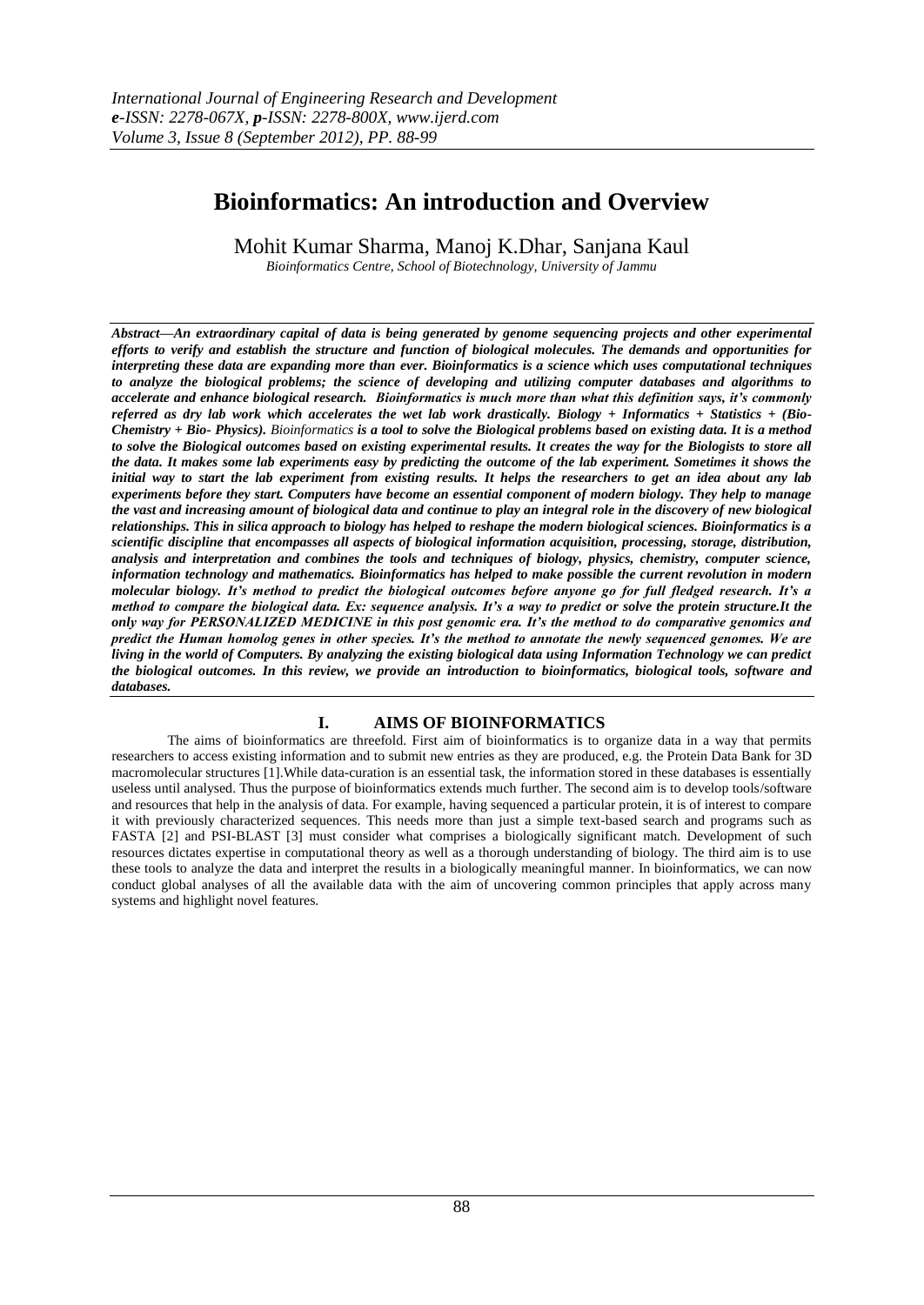| <b>Data Source</b>          | Data Size                                                            | <b>Bioinformatics Topics</b>                                                                                                                                                                                                        |
|-----------------------------|----------------------------------------------------------------------|-------------------------------------------------------------------------------------------------------------------------------------------------------------------------------------------------------------------------------------|
| Raw DNA Sequence            | 8.2 million sequences<br>(9.5 billion bases)                         | Separating coding and non-coding regions<br>Identification of introns and exons<br>Gene product prediction<br>Forensic analysis                                                                                                     |
| <b>Protein Sequences</b>    | $300,000$ sequences<br>(~300 amino acids each)                       | Sequence comparison algorithms<br>Multiple sequence alignments algorithms<br>Identifications of conserved sequence motifs                                                                                                           |
| Macromolecular<br>structure | 13,000 structures<br>$(-1,000$ atomic coordinates each)              | Secondary, tertiary structure prediction<br>3D structural alignment algorithms<br>Protein geometry measurements<br>Surface and volume shape calculations<br>Intermolecular interactions                                             |
|                             |                                                                      | Molecular simulations<br>(force field calculations,<br>molecular movements,<br>docking predictions)                                                                                                                                 |
| Genomes                     | 40 complete genomes<br>(1.6 million-3 billion bases each)            | Characterisation of repeats<br>Structural assignments to genes<br>Phylogenetic analysis<br>Genomic-scale censuses<br>(characterization protein content, metabolic pathways)<br>Linkage analysis relating specific genes to diseases |
| Gene expression             | Largest: $\sim$ 20 time point<br>measurements for $\sim 6,000$ genes | Correlating expressions patterns<br>Mapping expressions data to sequence, structural and<br>biochemical data                                                                                                                        |
| Other data                  |                                                                      |                                                                                                                                                                                                                                     |
| Literature                  | 11 million citations                                                 | Digital libraries for automated bibliographical searches<br>Knowledge databases of data from literature                                                                                                                             |
| Metabolic pathways          |                                                                      | Pathway simulations                                                                                                                                                                                                                 |

## **1. Structural Bioinformatics:**

This approach helps in the prediction of 3D structure of protein from its protein sequence. Homology modelling is the best method for predicting the protein structures by using already structured or crystallized protein as a template. MODELLER is one of the best software for Homology modeling [4]. Protein Data Bank is the data base for 3D co-ordinates of a protein. Homology modeling, also known as comparative modeling, is a class of methods in protein structure prediction for constructing an atomic-resolution model of a protein from its amino acid sequence (the "query sequence" or "target"). Almost all homology modeling techniques rely on the identification of one or more known protein structures likely to resemble the structure of the query sequence, and on the production of an alignment that maps residues in the query sequence to residues in the template sequence. The sequence alignment and template structure are then used to produce a structural model of the target. Because protein structures are more conserved than DNA sequences, detectable levels of sequence similarity usually imply significant structural similarity

#### **2. Drug Designing:**

It is the process to find the drugs by design based on their biological targets. The field of drug design is a rapidly growing area in which many successes have occurred in recent years. The explosion of genomic, proteomic, and structural information has provided hundreds of new targets and opportunities for future drug lead discovery [5]**.** The process of elucidating the atomic structure of structures and proteins and their complexes and the design of novel, therapeutically relevant ligands based on these structure elucidations, is known as structure based drug design [6]. The majority of drugs are small molecules designed to bind, interact, and modulate the activity of specific biological receptors. Receptors are proteins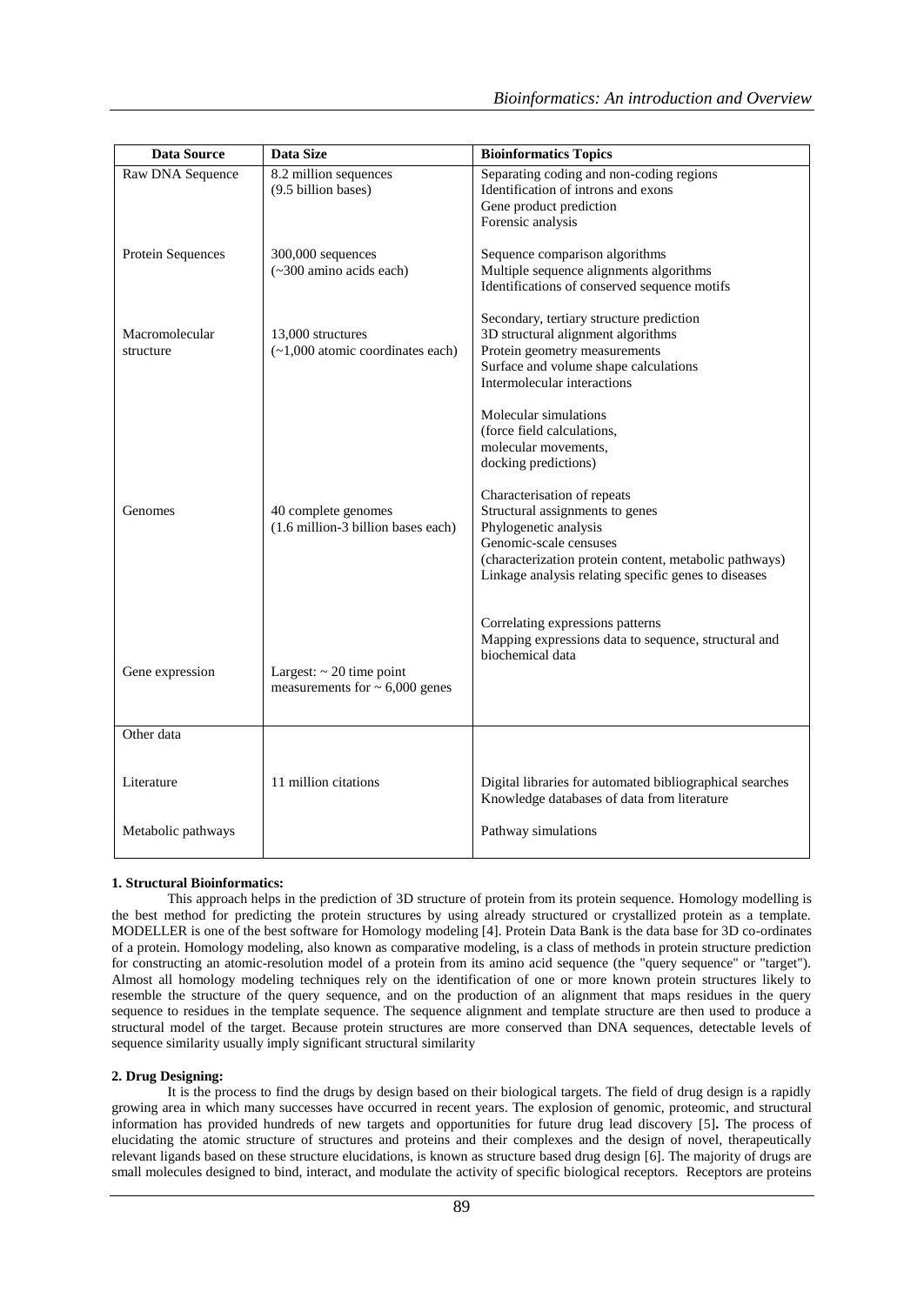that bind and interact with other molecules to perform enormous functions needed for the maintenance of life. They include huge array of cell-surface receptors (hormone receptors, cell-signaling receptors, neurotransmitter receptors, etc.), enzymes, and other functional proteins. Due to genetic abnormalities, physiologic stressors, or some combination thereof, the function of specific receptors and enzymes may become altered to the point that our well-being is diminished.

#### **The drug discovery Schema**

As discussed above, the development of any prospective drug begins with years of scientific study to determine the biochemistry behind a medical problem for which pharmaceutical involvement is possible. The result is the determination of specific receptor targets that must be modulated to alter their activity in some way. Once these targets have been identified, the goal is then to discover compounds that will interact with the receptors in some manner. At this initial stage of drug development, it does not matter what effect the compounds have on the targets. We simply wish to find anything that binds to the receptor in any approach.

The modern day drug discovery schema is outlined in Figure 1. The first step is to determine an assay for the receptor. An assay is a chemical or biological test that turns positive when a suitable binding agent interacts with the receptor. Usually, this test is some form of colorimetric assay, in which an indicator turns a specific color when complementary ligands are present. This assay is then used in mass screening, which is a technique whereby hundreds of thousands of compounds can be tested in a matter of days to weeks. A pharmaceutical company will first screen their entire corporate database of known compounds. The reason is that if a successful match is found, the database compound is usually very well characterized. Furthermore, synthetic methods will be known for this compound, and patent protection is often present. This enables the company to rapidly prototype a candidate ligand whose chemistry is well known and within the intellectual property of the company.



Drug design is the approach of finding drugs by design, based on their biological targets. Typically a drug target is a key molecule involved in a particular metabolic or signalling pathway that is specific to a disease condition or pathology, or to the infectivity or survival of a microbial pathogen [5, 6].

Some approaches attempt to stop the functioning of the pathway in the diseased state by causing a key molecule to stop functioning. Drugs may be designed that bind to the active region and inhibit this key molecule. However these drugs would also have to be designed in such a way as not to affect any other important molecules that may be similar in appearance to the key molecules. Sequence homologies are often used to identify such risks.Other approaches may be to enhance the normal pathway by promoting specific molecules in the normal pathways that may have been affected in the diseased state.Computer-assisted drug design uses computational chemistry to discover, enhance, or study drugs and related biologically active molecules.

#### **3. Phylogenetics:**

In biology, phylogenetics is the study of evolutionary relatedness among various groups of organisms (e.g., species, populations). The evolutionary history estimated from phylogenetic analysis is usually depicted as branching, treelike diagrams that represents an estimated pedigree of the inherited relationships among molecules, organisms, or both. Sometimes it is called cladistic. Predicting the genetic or evolutionary relation of set of organisms. Mitochondrial SNPs and Microsatellites (DNA repeats) are mostly used in Phylogenetics. MEGA [7[\],http://paup.csit.fsu.edu/](http://paup.csit.fsu.edu/) PAUP [8] are some of the important softwares. Maximum Parsimony and Maximum Likelihood are mostly used methods.). The term phylogenetics is of Greek origin from the terms phyle/phylon, meaning "tribe, race," and genetikos, meaning "relative to birth" from *genesis* Taxonomy, the classification of organisms according to similarity, has been richly informed by phylogenetics but remains methodologically and logically distinct. The fields overlap however in the science of phylogenetic systematics or cladism, where only phylogenetic trees are used to delimit taxa, each representing a group of lineage-connected individuals Evolution is regarded as a branching process, whereby populations are altered over time and may speciate into separate branches, hybridize together, or terminate by extinction. This may be visualized as a multidimensional character-space that a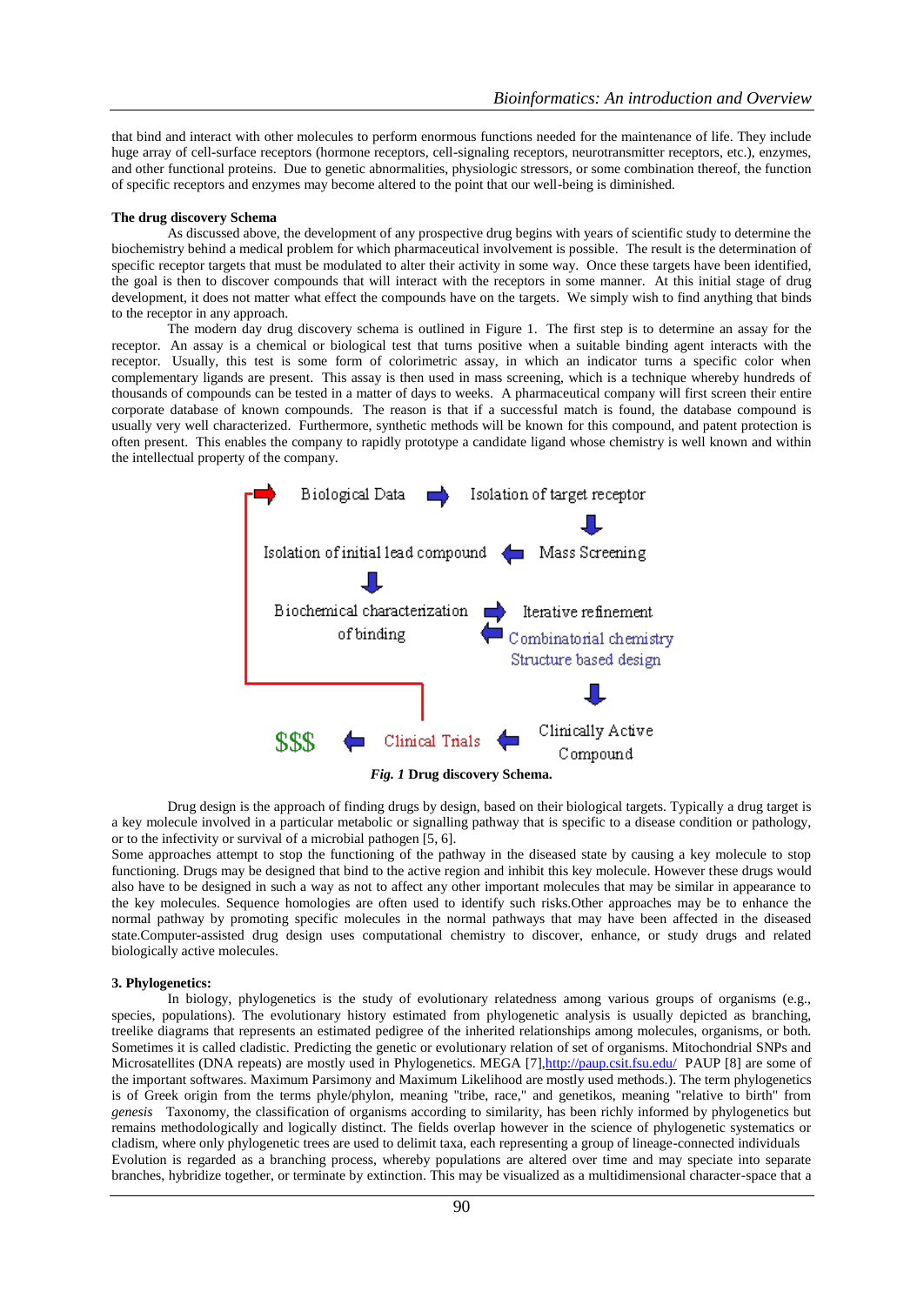population moves through over time. The problem posed by phylogenetics is that genetic data are only available for the present, and fossil records (osteometric data) are sporadic and less reliable. Our knowledge of how evolution operates is used to reconstruct the full tree [9]

## **4. Computational biology:**

Computational biology is an interdisciplinary field that applies the techniques of computer science, applied mathematics, and statistics to address problems inspired by biology. It encompasses the fields of:

- Bioinformatics, which applies algorithms and statistical techniques to the interpretation, classification and understanding of biological datasets. These typically consist of large numbers of DNA, RNA, or protein sequences. Sequence alignment is used to assemble the datasets for analysis. Comparisons of homologous sequences, gene finding, and prediction of gene expression are the most common techniques used on assembled datasets; however, analysis of such datasets have many applications throughout all fields of biology[10].
- Computational biomodeling, a field within biocybernetics concerned with building computational models of biological systems.
- Computational genomics, a field within genomics which studies the genomes of cells and organisms. Highthroughput genome sequencing produces lots of data, which requires extensive post-processing (genome assembly) and uses DNA microarray technologies to perform statistical analyses on the genes expressed in individual cell types. This can help find genes of interests for certain diseases or conditions. This field also studies the mathematical foundations of sequencing.
- Molecular modeling, which consists of modelling the behaviour of molecules of biological importance.
- Systems biology, which uses systems theory to model large-scale biological interaction networks (also known as the interactome).
- Protein structure prediction and structural genomics, which attempt to systematically produce accurate structural models for three-dimensional protein structures that have not been determined experimentally.
- Computational biochemistry and biophysics, which make extensive use of structural modeling and simulation methods such as molecular dynamics and Monte Carlo method-inspired Boltzmann sampling methods in an attempt to elucidate the kinetics and thermodynamics of protein functions.

#### **10. Gene Prediction:**

Gene finding typically refers to the area of computational biology that is concerned with algorithmically identifying stretches of sequence, usually genomic DNA, that are biologically functional. Predicting the gene by the predefined conditions. Comparative genomics is the best method for predicting the gene.Gene. This especially includes protein-coding genes, but may also include other functional elements such as RNA genes and regulatory regions[11]. Gene finding is one of the first and most important steps in understanding the genome of a species once it has been sequenced.

In its earliest days, "gene finding" was based on painstaking experimentation on living cells and organisms. Statistical analysis of the rates of homologous recombination of several different genes could determine their order on a certain chromosome, and information from many such experiments could be combined to create a genetic map specifying the rough location of known genes relative to each other. Today, with comprehensive genome sequence and powerful computational resources at the disposal of the research community, gene finding has been redefined as a largely computational problem.

Determining that a sequence *is* functional should be distinguished from determining *the function* of the gene or its product. The latter still demands *in vivo* experimentation through gene knockout and other assays, although frontiers of bioinformatics research are making it increasingly possible to predict the function of a gene based on its sequence alone. Some of the software for Gene Prediction:

**GeneMark:** GeneMark developed in 1993 was the first gene finding method recognized as an efficient and accurate tool for genome projects [12]. GeneMark was used for annotation of the first completely sequenced bacteria, Haemophilus influenzae, and the first completely sequenced archaea, Methanococcus jannaschii. The GeneMark algorithm uses species specific inhomogeneous Markov chain models of protein-coding DNA sequence as well as homogeneous Markov chain models of non-coding DNA. Parameters of the models are estimated from training sets of sequences of known type. The major step of the algorithm computes a posteriory probability of a sequence fragment to carry on a genetic code in one of six possible frames (including three frames in complementary DNA strand) or to be "non-coding

**Genscan**: GenScan is an online program to identify complete gene structures in genomic DNA [13]. It is a GHMM-based gene finder for human sequences. GENSCAN was developed by Chris Burge in the research group of Samuel Karlin, Department of Mathematics, Stanford University

#### 12. **Genome Annotation:**

Genome annotation is the process of attaching biological information to sequences. It consists of two main steps:

- 1. identifying elements on the genome, a process called Gene Finding, and
- 2. attaching biological information to these elements.

Automatic annotation tools try to perform all this by computer analysis, as opposed to manual annotation which involves human expertise. Ideally, these approaches co-exist and complement each other in the same annotation pipeline. The basic level of annotation is using BLAST for finding similarities, and then annotating genomes based on that[14]. However, nowadays more and more additional information is added to the annotation platform. The additional information allows manual annotators to deconvolute discrepancies between genes that are given the same annotation.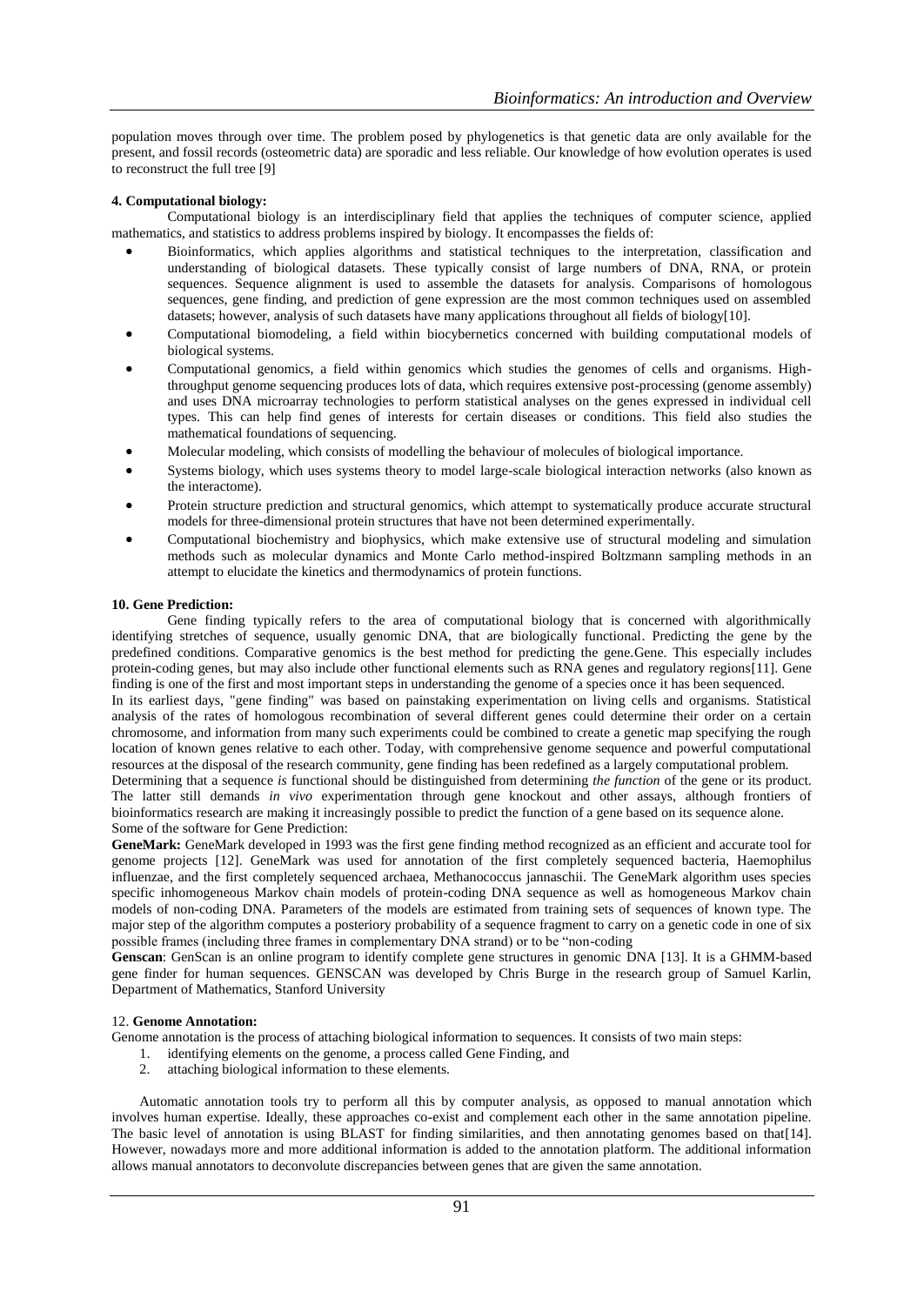For example, the SEED database uses genome context information, similarity scores, experimental data, and integrations of other resources to provide the most accurate genome annotations through their Subsystems approach[15]. The Ensembl database relies on both curated data sources as well as a range of different software tools in their automated genome annotation pipeline[16].

Structural annotation consists in the identification of genomic elements.

- ORFs and their localisation
- gene structure
- coding regions
- location of regulatory motifs

Functional annotation consists in attaching biological information to genomic elements.

- biochemical function
- biological function
- involved regulation and interactions
- expression

These steps may involve both biological experiments and in silico analysis. A variety of software tools have been developed to permit scientists to view and share genome annotations. Genome annotation is the next major challenge for the Human Genome Project,now that the genome sequences of human and several model organisms are largely complete[17]. Identifying the locations of genes and other genetic control elements is often described as defining the biological "parts list" for the assembly and normal operation of an organism. Scientists are still at an early stage in the process of delineating this parts list and in understanding how all the parts "fit together" Genome annotation is an active area of investigation and involves a number of different organizations in the life science community which publish the results of their efforts in publicly available biological databases accessible via the web and other electronic means. Here is an alphabetical listing of on-going projects relevant to genome annotation:

- ENCyclopedia Of DNA Elements (ENCODE)
- Ensembl
- Gene Ontology Consortium
- RefSeq
- Uniprot
- Vertebrate and Genome Annotation Project (Vega)

#### 20. **Database development:**

In some sense Bioinformatics is called as "Comparative Method". Because Bioinformatics depends on Databases for all of its analysis. So developing data base is a very important project. Many companies surviving by developing and updating the databases. A Computer Database is a structured collection of records or data that is stored in a computer system. The structure is achieved by organizing the data according to a database model. The model in most common use today is the relational model. Other models such as the hierarchical model and the network model use a more explicit representation of relationships[18]. A computer database relies upon software to organize the storage of data. This software is known as a database management system (DBMS). Database management systems are categorized according to the database model that they support. The model tends to determine the query languages that are available to access the database. A great deal of the internal engineering of a DBMS[19], however, is independent of the data model, and is concerned with managing factors such as performance, concurrency, integrity, and recovery from hardware failures. In these areas there are large differences between products.NCBI , PDB and UCSC genome browser are some of the very important databases. Here's a list of major Biological databases:-

#### **Protein Sequences Databases**

- 1. Primary Protein Sequence Databases:-The primary sequence databases currently hold over 300,000 non-redundant protein sequences. The most commonly-used are SWISS PROT and PIR.
- 2. Composite Databases:-There are a number of "composite" databases of protein sequences. These compile their sequence data from the primary sequence databases and filter them to retain only the non redundant sequences. The best-known are OWL, NCBI.
- 3. Secondary Sequence Databases:-Secondary databases are those that contain information derived from the primary sequence databases like PROSITE, PRINTS and Pfam.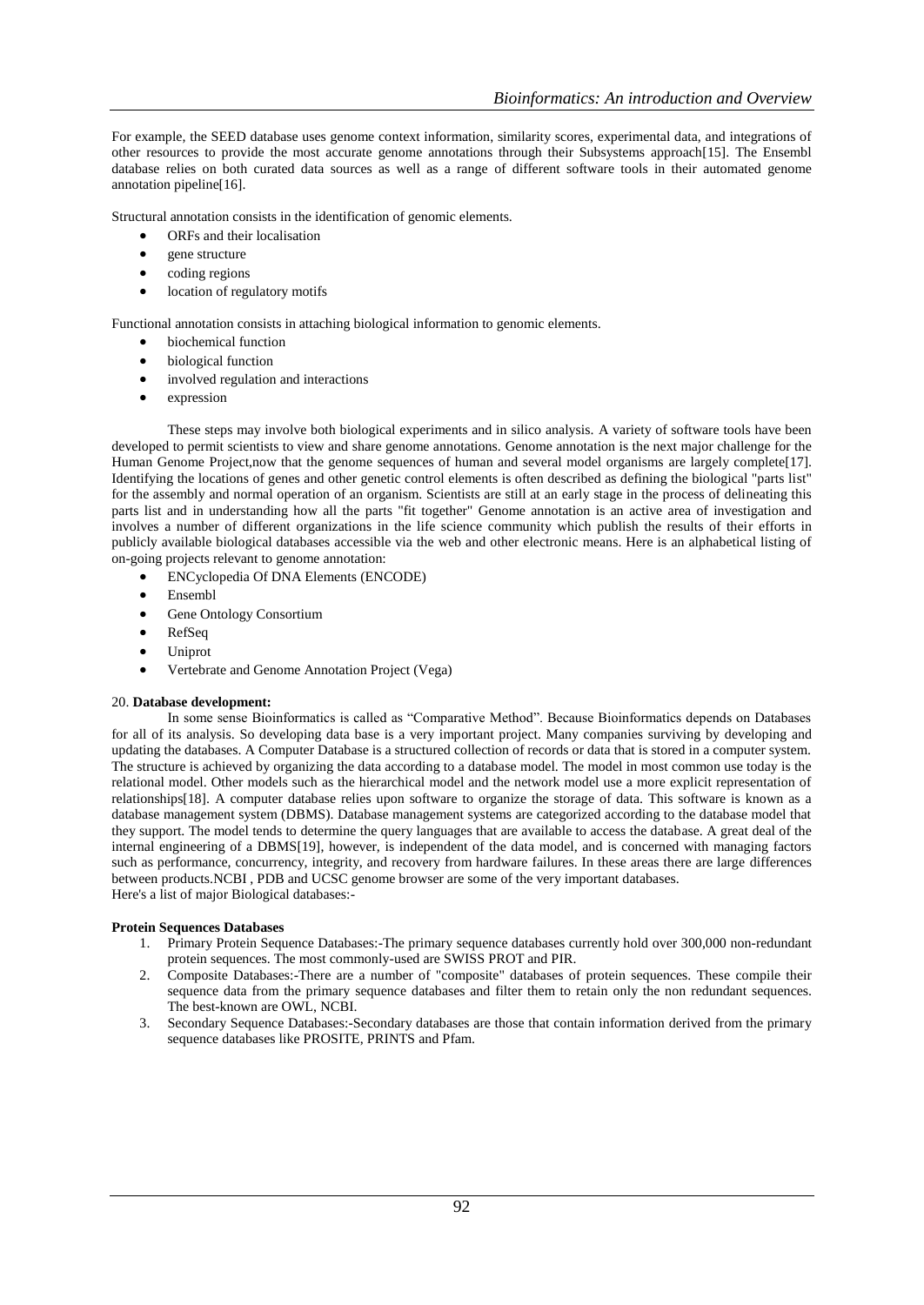

Still there are number of categories in which Protein Sequence Databases can be characterized, these databases are as follows:-

| <b>Name</b>              | Type                                               | <b>Web Address</b>                                                    |
|--------------------------|----------------------------------------------------|-----------------------------------------------------------------------|
| Swiss-Prot               | Primary                                            | www.expasy.ch                                                         |
| <b>NCBI</b><br>database  | $\overline{\text{Protein}}$ Composite              | http://www.ncbi.nlm.nih.gov/entrez<br>/query.fcgi?db=Protein          |
| <b>PIR-NREF</b>          | Primary                                            | http://pir.georgetown.edu/                                            |
| <b>PROSITE</b>           | based<br>Pattern<br>database                       | secondary http://www.expasy.org/prosite                               |
| <b>InterPro</b>          | Families/Domains                                   | http://www.ebi.ac.uk/interpro                                         |
| <b>PRINTS</b>            | <b>Family Fingerprints</b>                         | http://www.bioinf.man.ac.uk/<br>dbbrowser/PRINTS/                     |
| Pfam                     | Protein families                                   | http://www.sanger.ac.uk/Software/Pfam/                                |
| ProDom                   | Domains                                            | http://www.toulouse.inra.fr/prodom.html                               |
| AAindex                  | Protein property                                   | http://www.genome.ad.jp/aaindex/                                      |
| PMD, Protein<br>Database | Mutant<br>Literature based information             | http://pmd.ddbj.nig.ac.jp/                                            |
| PRF/SEQDB                | Amino<br>acid<br>sequences<br>predicted from genes | http://www4.prf.or.jp/en/                                             |
| <b>OWL</b>               | Composite database                                 | http://umber.sbs.man.ac.uk/dbbrowser/OWL/                             |
| <b>SPTR</b>              | <b>SWISS PROT+TrEMBL</b>                           | http://www.hgmp.mrc.ac.uk/Bioinformatics/<br>Databases/sptr-help.html |

### **Nucleotide Sequence Databases**

| <b>Name</b>                  | Web address                                                                  |
|------------------------------|------------------------------------------------------------------------------|
| DNA Data Bank Of Japan, DDBJ | http://www.ddbj.nig.ac.jp                                                    |
| <b>EMBL, EBI Databases</b>   | http://www.ebi.ac.uk/embl.html                                               |
| Genome Databases             | http://www.ebi.ac.uk/genomes                                                 |
| UTRdb                        | http://bighost.area.ba.cnr.it/srs6/                                          |
| <b>RDP</b>                   | http://rdp.cme.msu.edu/                                                      |
| rmdb                         | http://rrndb.cme.msu.edu/                                                    |
| <b>REBASE</b>                | http://rebase.neb.com/rebase/rebase.html                                     |
| <b>DOGS</b>                  | http://www.cbs.dtu.dk/databases/DOGS/index.html                              |
| <b>NCBI</b>                  | http://www.ncbi.nih.gov/                                                     |
| <b>GenBank</b>               | http://www.ncbi.nih.gov/Genbank/GenbankOverview.html                         |
| Unigene                      | http://www.ncbi.nih.gov/UniGene/                                             |
| <b>Genomes</b>               | http://www.ncbi.nlm.nih.gov/entrez/query.fcgi?db<br>=genome&cmd=search&term= |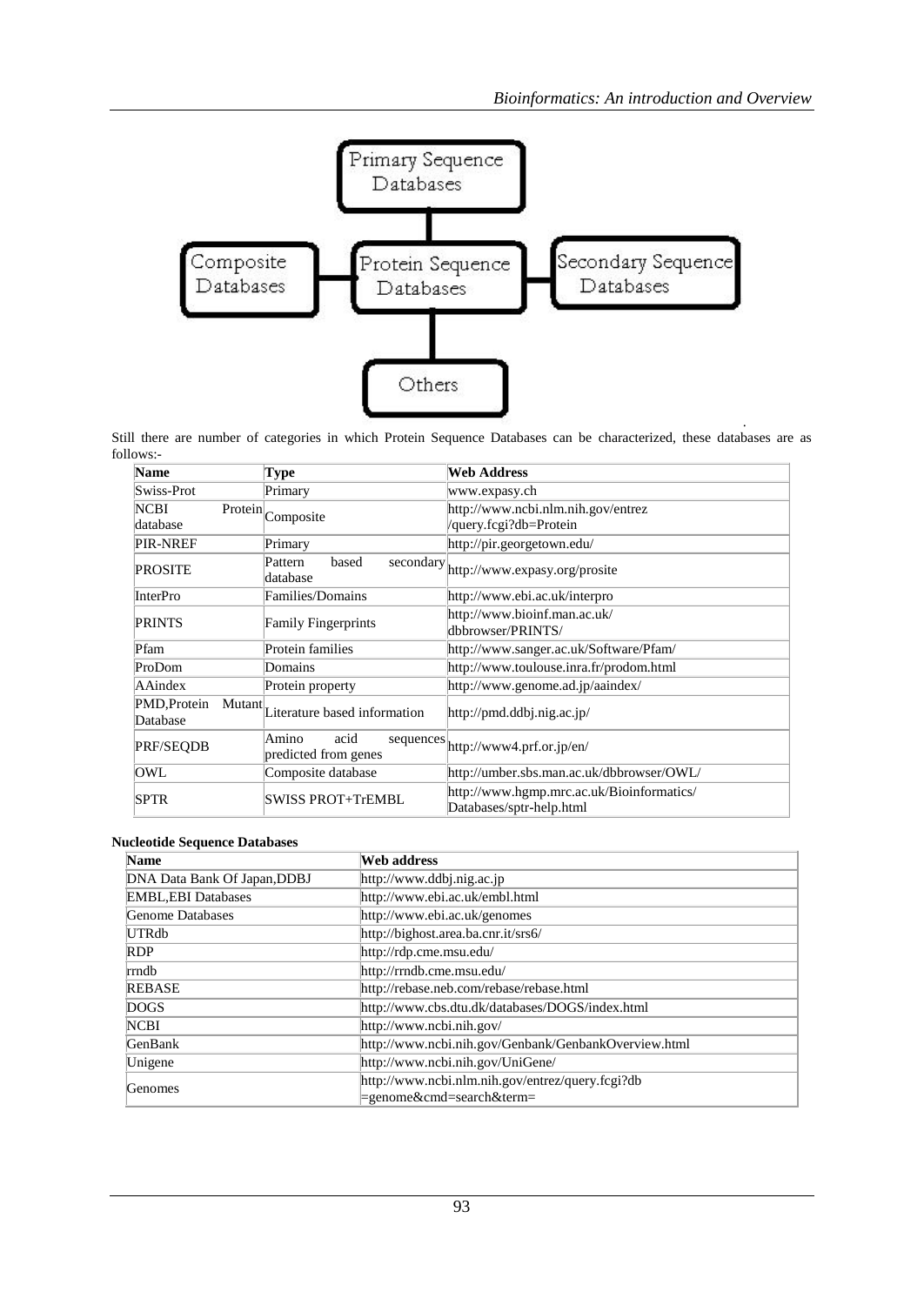

## **Structure based Databases**

## 1. Protein Structure Databases

| <b>Name</b>            | <b>Web Address</b>                                 |
|------------------------|----------------------------------------------------|
| PDB, Protein Data Bank | http://www.rcsb.org/pdb                            |
| PDB-TM                 | http://www.enzim.hu/PDB_TM/                        |
| <b>HOMSTRAD</b>        | http://www-cryst.bioc.cam.ac.uk/homstrad           |
| Swiss-Model Repository | http://swissmodel.expasy.org/repository            |
| ModBase                | http://alto.compbio.ucsf.edu/modbase-cgi/index.cgi |
| NRL-3D                 | http://pir.georgetown.edu/pirwww/dbinfo/nrl3d.html |
| <b>MMDB</b>            | http://www.ncbi.nlm.nih.gov/Structure              |

## 2. Nucleic Acid Structure Databases

| <b>Name</b>    | Web Address                   |
|----------------|-------------------------------|
| NDB            | http://ndbserver.rutgers.edu/ |
| <b>RNABase</b> | http://www.rnabase.org/       |

## Databases based on Structure based Classification

| Name | Web Address                                   |
|------|-----------------------------------------------|
| SCOP | $\frac{http://scop.mrc-lmb.cam.ac.uk/scop}{}$ |
| CATH | http://www.biochem.ucl.ac.uk/bsm/cath_new     |

## **Organism Specific Databases(Non-Human)**

| <b>Name</b>       | <b>Web Address</b>                                                                      |
|-------------------|-----------------------------------------------------------------------------------------|
| Rat               | http://ratmap.gen.gu.se/                                                                |
| Sheep             | http://ws4.niai.affrc.go.jp/dbsearch2/smap/                                             |
| Mouse             | http://www.informatics.jax.org/                                                         |
| $\mathbf{p}_{ig}$ | http://www.genome.iastate.edu/                                                          |
| Cow/Cattle        | http://ws4.niai.affrc.go.jp/dbsearch2/cmap/                                             |
|                   | http://sol.marc.usda.gov/genome/cattle/cattle.html                                      |
| $\log$            | http://mendel.berkeley.edu/dog.html                                                     |
| Zebra Fish        | http://zfish.uoregon.edu/                                                               |
| Horse             | http://www.vgl.ucdavis.edu/~lvmillon/                                                   |
| Pufferfish        | http://fugu.hgmp.mrc.ac.uk/                                                             |
| Chicken           | http://www.genome.iastate.edu/                                                          |
| Mosquito          | http://klab.agsci.colostate.edu/                                                        |
| Drosophila        | http://flybase.bio.indiana.edu/                                                         |
| E.coli            | http://ecocyc.pangeasystems.com/ecocyc/ecocyc.html<br>http://mol.genes.nig.ac.jp/ecoli/ |
|                   |                                                                                         |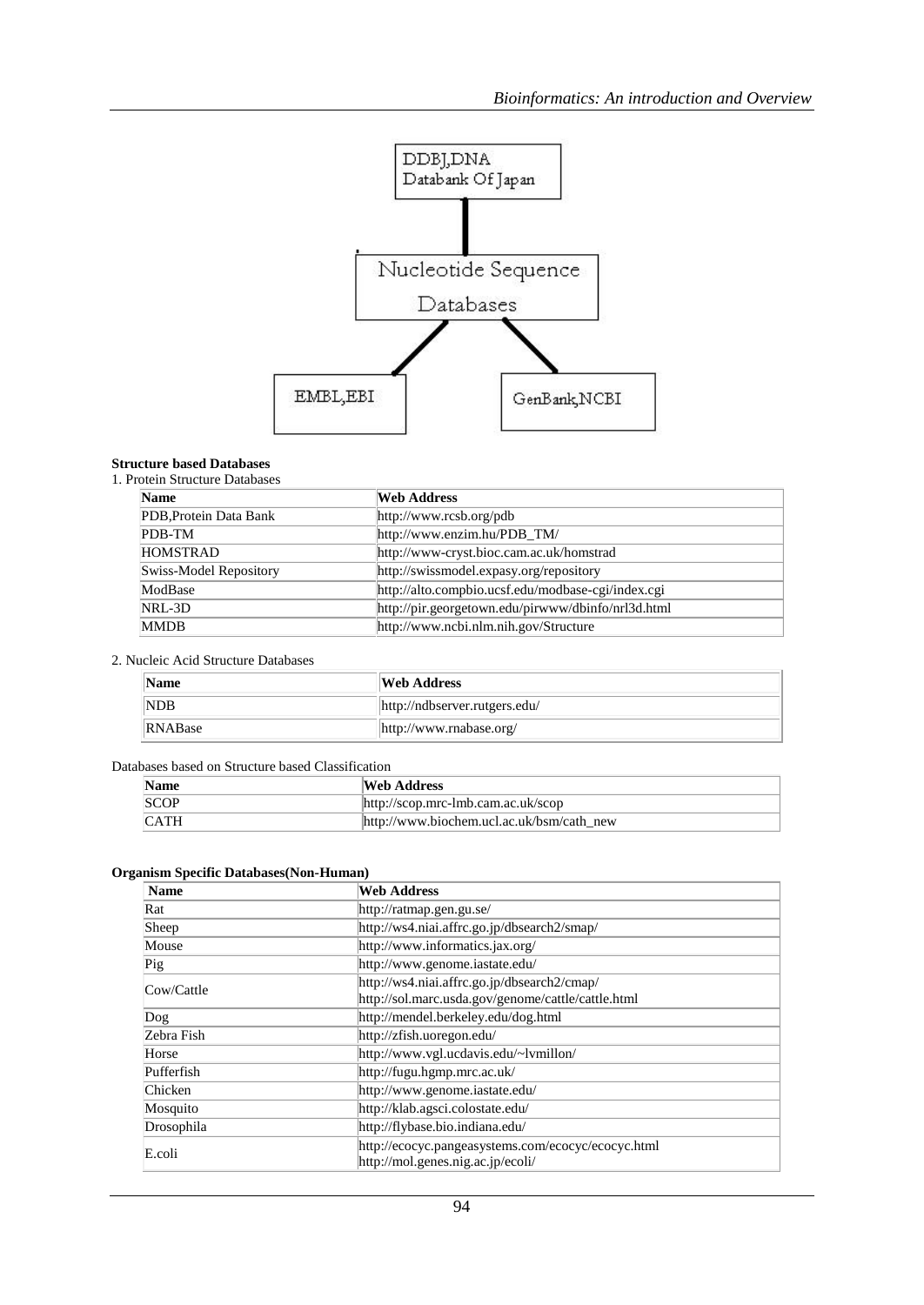| Haemophilus influenzae            | http://www.ai.sri.com/ecocyc/hincyc.html           |
|-----------------------------------|----------------------------------------------------|
| Mycobacterium                     | http://probe.nalusda.gov:8300/cgi-bin/browse/mycdb |
| <i>Streptococcus</i>              | http://dna1.chem.uoknor.edu/strep.html             |
| <i>Streptomyces</i>               | http://www.uea.ac.uk/nrp/jic/gstrgenome.htm        |
| <b>HIV</b>                        | $\frac{http://hiv-web.lanl.gov/}{$                 |
| <b>Virus Information Resource</b> | http://life.anu.edu.au/./viruses/virus.html        |

#### **Genome Databases(Human)**

| <b>Name</b>                 | <b>Web Address</b>                              |
|-----------------------------|-------------------------------------------------|
| <b>GDB, Genome Database</b> | http://gdbwww.gdb.org/                          |
| <b>GeneCards</b>            | http://bioinformatics.weizmann.ac.il/cards/     |
| Gene Map'99                 | $\frac{http://www.ncbi.nlm.nih.gov/genermap/}{$ |
| <b>OMIM</b>                 | http://www.ncbi.nlm.nih.gov/Omim/               |
| <b>TIGR</b>                 | http://www.tigr.org/tdb/hgi/                    |
| GenAtlas                    | http://bisance.citi2.fr/GENATLAS/               |

#### **Transcription Related Databases**

| <b>Name</b>   | <b>Web Address</b>                                            |
|---------------|---------------------------------------------------------------|
| TRANSFAC      | http://transfac.gbf.de/TRANSFAC/index.html                    |
| TRANSCompel   | http://www.gene-regulation.com/pub/databases.html#transcompel |
| <b>TRED</b>   | http://rulai.cshl.edu/tred                                    |
| <b>JASPAR</b> | http://jaspar.cgb.ki.se                                       |
| TRRD          | http://www.bionet.nsc.ru/trrd/                                |
| <b>TESS</b>   | http://www.cbil.upenn.edu/tess                                |

#### 21. **Software and Tool development**

Software development is the set of activities that results in software products.Software development may include research, new development, modification, reuse, re-engineering, maintenance, or any other activities that result in software products. Especially the first phase in the software development process may involve many departments, including marketing, engineering, research and development and general management.The term software development may also refer to computer programming, the process of writing and maintaining the source code [20]. Here's a list of major Biological tools and software:

#### **Pairwise Sequence Alignment**

- Dot Matrix Plot:-Dot or matrix plots provide an easy and powerful means of sequence analysis, useful for searching out regions of similarity in two sequences and repeats within a single sequence
- ALIGN:-This tool at EBI is very frequently used for both local and global alignments of sequences.
- LALIGN:-Alignments of 2 sequences
- Dotlet:-a Java applet for dotmatrix sequence comparisons
- BLAST 2 Sequences:- This tool produces the alignment of two given sequences using BLAST engine for local alignment.
- SIM:-Alignment tool for protein sequences at Expasy.
- WISE:-Align protein and genomic Sequences at Pasteur.
- JAligner:-Open source Java Implementation of Smith Watermann algorithm.

#### **Multiple Sequence Alignment**

- CLUSTAL W at EBI
- CLUSTAL W at embnet
- CLUSTAL W at DDBJ
- GeneBee
- T-Coffee at embnet
- T-Cofee at BioASP
- CLUSTALX:- You can download the program from http://www-igbmc.u-strasbg.fr/BioInfo/ClustalX/Top.html.
- MultAlin
- MAFFT
- Multiple Sequence Editors:-
- o CINEMA:-Colour Interactive Editor for Multiple Alignment
- o JalView:-Java Multiple alignment editor.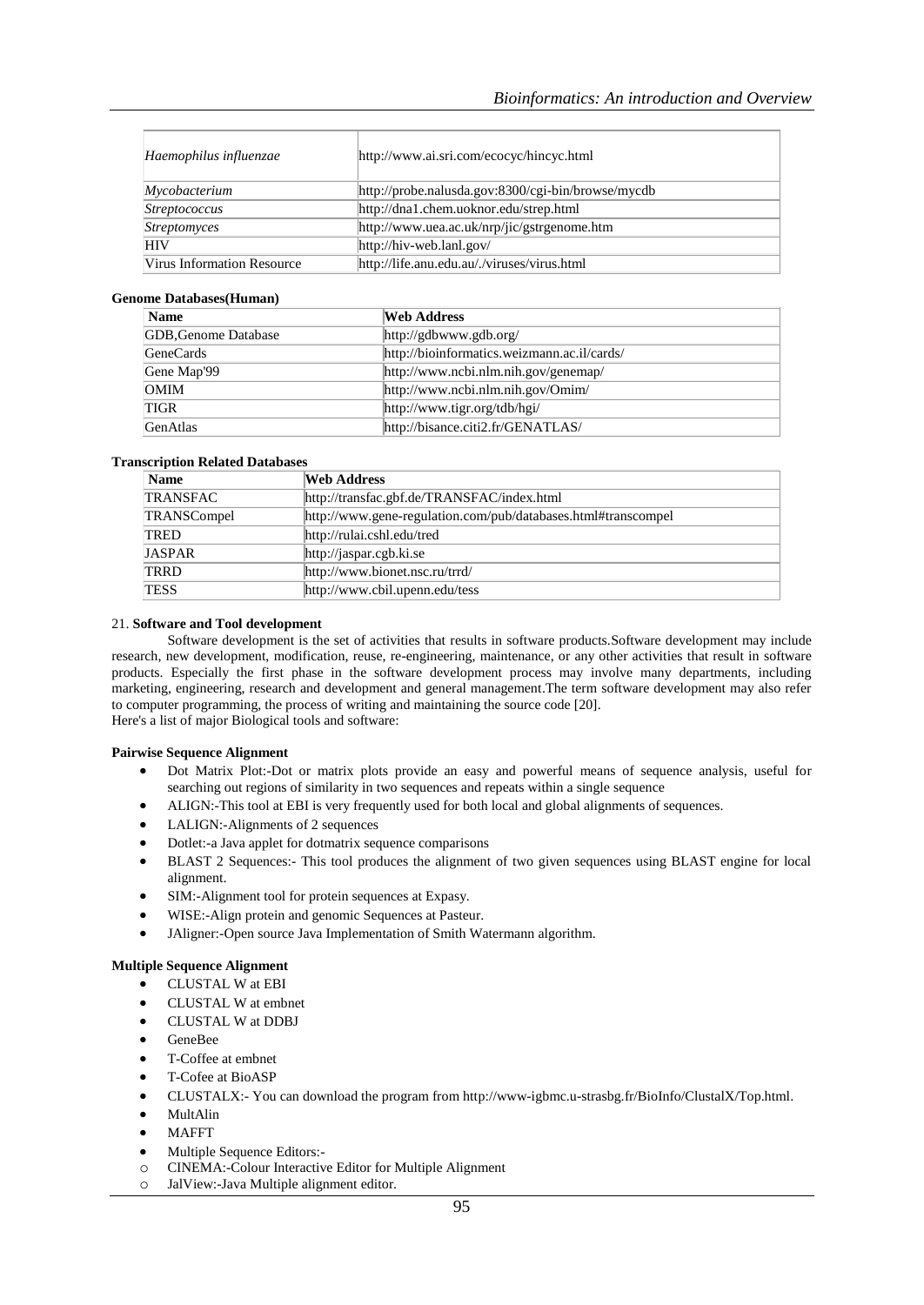- o SeaView
- o Strap:-Interactive extendable and scriptable editor for large protein alignments
- o GeneDoc

## **Sequence based homology search tools**

- BLAST at NCBI (USA) basic
- BLAST against (un)finished Genomes at NCBI (USA)
- MEGABLAST at NCBI (large set of DNA query sequences)
- MEGABLAST at Harvard (large set of DNA query sequences)
- PSI BLAST at NCBI (USA) Position Specific Iterated BLAST
- BLAST at EBI (Hinxton, UK)
- BLAST at GenomeNet (Japan)
- BLAST at BCM: Protein searches
- BLAST at PIR-International Protein Sequence Database
- BLAST search in PRODOM
- OWL BLAST Server
- GeneBee Basic BLAST 2.0
- FASTA at EBI (Hinxton, UK)
- FASTA at NPS (France)
- Fasta 3.3

#### **Protein Sequence Alignment Tools**

General Protein Information

Hydrophobicity Plots:-They are useful in predicting membrane-spanning domains, potential antigenic sites and regions that are likely exposed on the protein's surface.

AACompSim is a tool which allows the comparison of the amino acid composition of a Swiss-Prot entry with all other Swiss-Prot entries so as to find the proteins whose amino acid compositions are closest to that of the selected entry Genetic Code Viewer

PeptideMass Calculate masses of peptides and their post-translational modifications for a UniProtKB/Swiss-Prot or UniProtKB/TrEMBL entry or for a user sequence

CUTTER is tool to generate and analyze proteolytic cleavage.

#### **Motifs/Pattern Searching**

NPS@: PATTINPROT search PROSITE PRATT PatScan PatternFind Motif Explorer N-Glycosylation Site Prediction Server BNL motif searching MOTIFS in SwissProt at IBCP PRINTS BLOCKS PRODOM SBASE MOTIF at GenomeNet (Japan)

#### **Secondary structure Prediction**

AGADIR- An algorithm to predict the helical content of peptides SSCP- Secondary structural content prediction from amino acid composition GOR PREDATOR PredictProtein

#### **Phylogeny Programs**

Joe Felsenstein's Phylogeny programs website Phylogenetic Analysis Computer Programs Phylogeny software (Glasgow University) TreeTop - Phylogenetic Tree prediction CMBI CLUSTAL W Puzzle: Tree reconstruction for sequences by quartet puzzling and maximum likelihood (Strimmer, von Haeseler)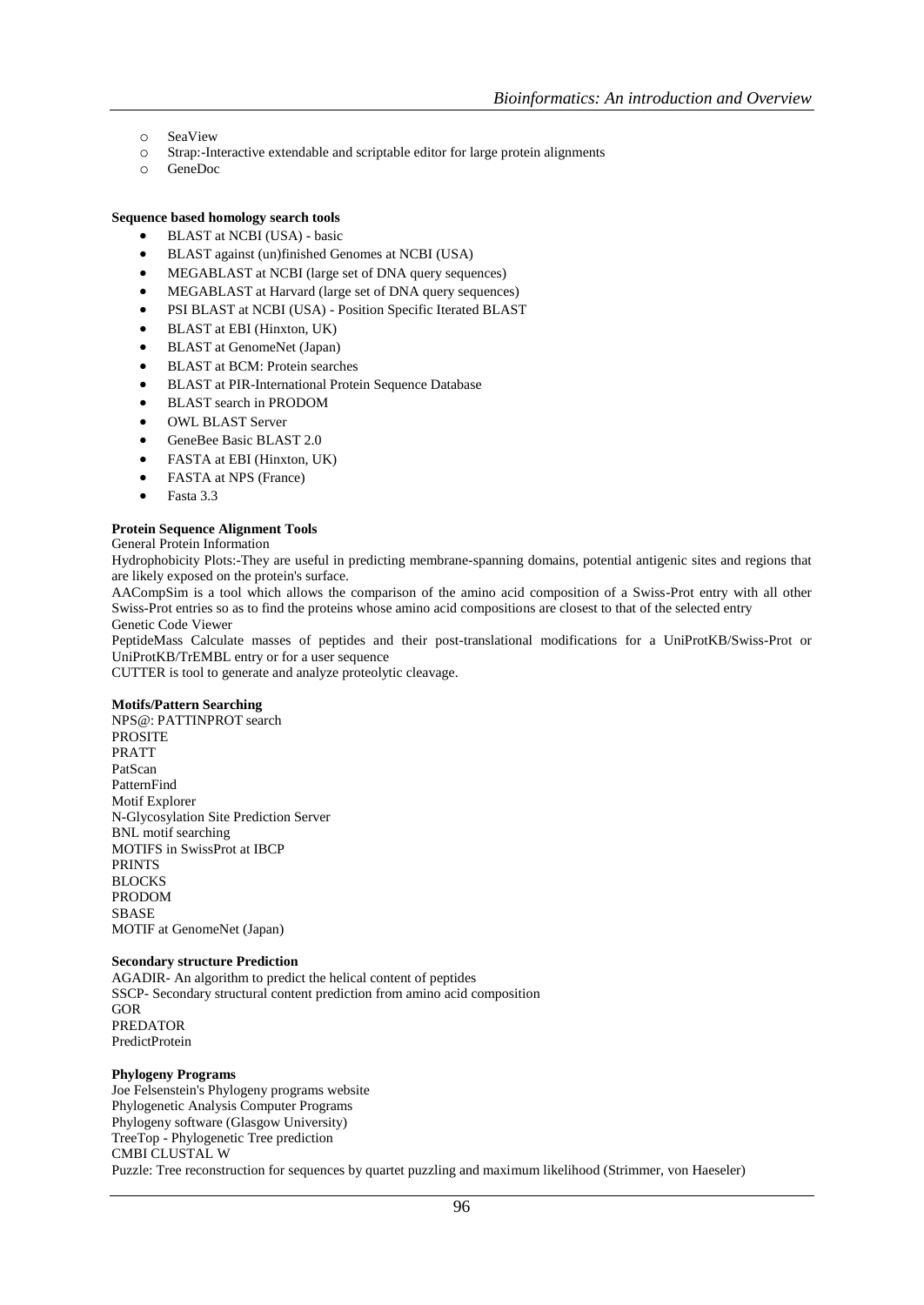MacClade Home Page PAUP Morkov Chain Monte Carlo - phylogeteic analysis (USA) Morkov Chain Monte Carlo - phylogeteic analysis (UK) Morkov Chain Monte Carlo - Molecular clock TREECON download page (demo version) Phylogeny server at Pasteur SOAP Stability of aligned positions **TreeEdit** FORCON download page (sequence format interconversion for the PC only) Mesquite

## **Protein Structure Prediction**

Comparative Modelling

SWISS-MODEL - An automated knowledge-based protein modelling server 3Djigsaw - Three-dimensional models for proteins based on homologues of known structure Geno3d - Automatic modelling of protein three-dimensional structure SDSC1 - Protein Structure Homology Modeling Server CPHmodels - Automated neural-network based protein modelling server Threading 3D-PSSM - Protein fold recognition using 1D and 3D sequence profiles coupled with secondary structure information LOOPP - Sequence to sequence, sequence to structure, and structure to structure alignment Ab initio Rosetta Server -Rosetta Server predicts the structure of proteins from the sequence: secondary, local, super secondary, and tertiary.

## **Molecular Visualization Tools**

Rasmol Swiss PDB Viewer MolMol VMD Cn3d Pymol

#### **Biological software developed at the Pasteur Institute**

- ABCISSE: ABC systems Information on Sequence Structure and Evolution.
- ARIA: Ambiguous Restraints for Iterative Assignment.
- BLAST2TAXONOMY: Blast Taxonomy report.
- CDS: Coding regions.
- CONFMAT: Side chain packing optimization on a given main chain template for protein PDB files.
- COSA: Clustal Output Structural Analysis.
- CYTOSCAPE: Analyzing and Visualizing Networks of Biological Data.
- DECORATE: Side chain packing optimization of a new sequence on a given template main chain.
- ENVIRON: Calculates Energies Associated with Accessible as well as Buried Surface Areas in Proteins.
- EXTRACTCDS: Extract CDS features from a Genbank entry.
- GB2XML: Genbank to XML conversion tool.
- GENEFIZZ: Comparison between genetic and physics segmentations of DNA sequences.
- GENE-LINK: Genetic linkage analysis of experimental backcrosses.
- GMP-TOOL-BOX: GMP-Tool-Box.
- GOLDEN: Fast databanks entries retriever.
- GRUPPI: Clusters of binding sites.
- HOMOLOGY: SCMF Homology Modelling Program.
- HTML4BLAST: Text to HTML blast results formatter.
- ISAPEAKS: Toolbox for data analysis of immune repertoires described by CDR3 usage.
- PISE: A tool to generate Web interfaces for Molecular Biology programs.
- PROSE: Search for Prosite patterns in protein sequences.
- PROTAL2DNA: Align DNA sequences given the corresponding protein alignment.
- RBVOTREE: Report bootstrap values on tree found with Neighbor joining or UPGMA algorithm.
- SEQSBLAST: Extract sequences from a Blast report.
- SIG: Multiple Prosite motifs searching tool.
- SQUIZZ: Sequence/Alignment format checker/converter tool.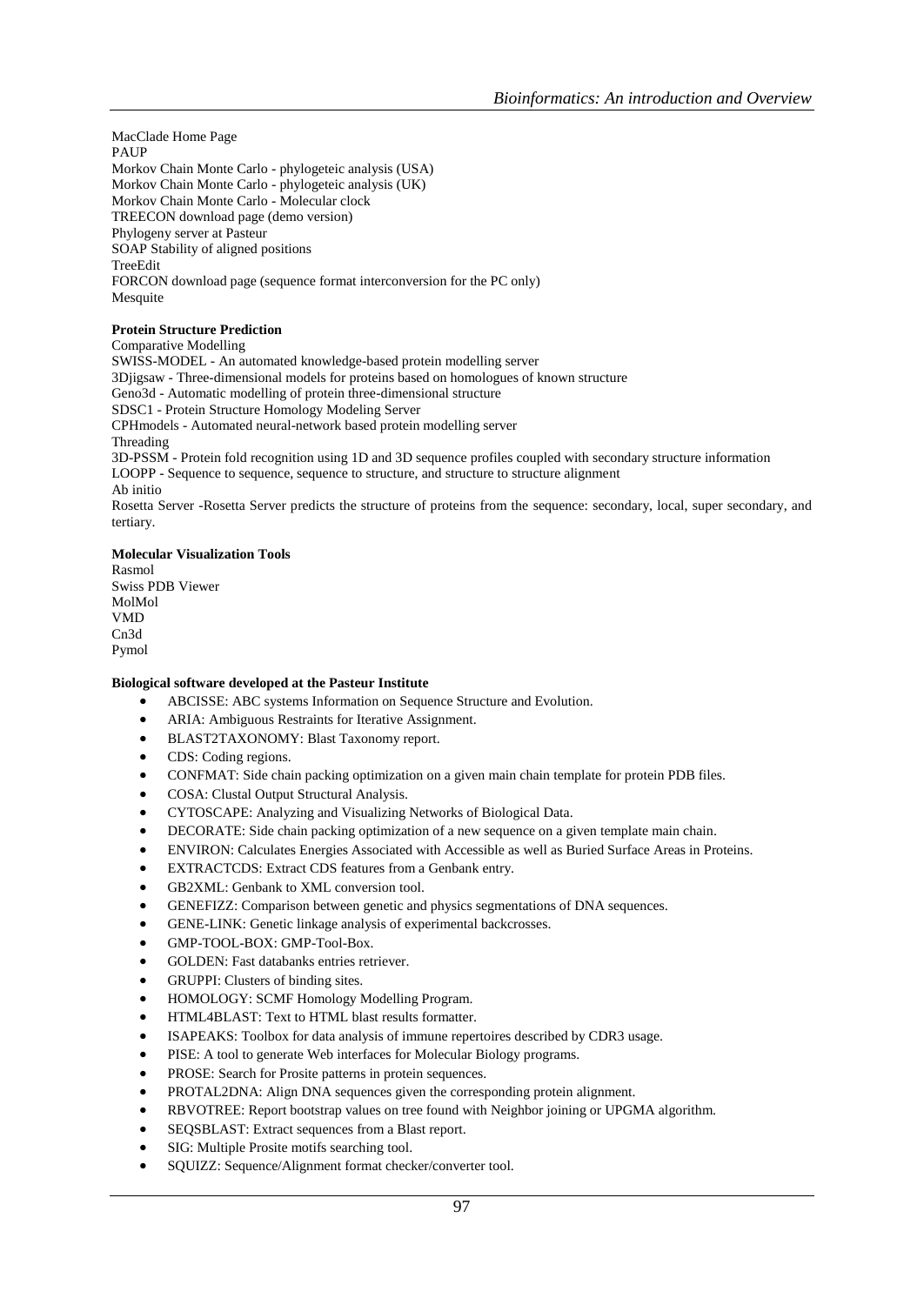- TAXOTRON: Taxotron software: Recognizer, RestrictoScan, RestrictoTyper, Adanson, Dendrograf, AntibioTyper, FactorAna.
- TOPPRED: Topology prediction of membrane proteins (Reimplementation of Gunnar van Heijne algorithm).

## **II. A FINAL WORD ON BIOINFORMATICS**

It is always difficult to present a rapidly moving field such as bioinformatics. Keeping abreast of new developments in bioinformatics is as important an activity as using the data themselves. Current awareness of the field is essential to ensure that all of the relevant available data are captured, maximizing research efficiency. Finally, the best approach to becoming proficient in the use of software tools is often trial and error, and bioinformatics is no exception; trial and error *in silico* can obviate the far less desirable prospect of trial and error in the laboratory, so do not be afraid to experiment with bioinformatics applications—see what the human genome can yield in your hands. Incorporating the usage of Software in Biological analysis is called "Bioinformatics". Bioinformatics is a multidisciplinary field and requires people from different working areas. It is the combination of biology and computer science and is a new emerging field that helps in collecting, linking, and manipulating different types of biological information to discover new biological insight. Before the emergence of bioinformatics, all scientists working in different biological fields, such as human science, ecological science and many other fields, feel a necessity of some tool that helps them to work together. They knew they are all interlinked and had important information for each other, but they did not know how to integrate. In such circumstances, bioinformatics emerges to help these scientists or researchers in fast research and leads to quick inventions by providing readily available information with the help of computer technology. Scientist and researchers spend their whole life in inventing things for human benefits. After so many years of development, they have collected huge amount of valuable data from their experiments all over the world and still this collection is continue and will always continue for the better development of human being. Sometimes, they need to repeat the old research because either it is hard to obtain old data or they do not know whether it exist or not; this wastes their valuable time. Let us take an example of DNA identification. Every species or human beings have particular DNA strands that contain the genetic instructions used in the development and functioning of all known living organisms. By identifying DNA information one can trace generations' links and can find the root of different disease. Earlier it was hard to manage this information. In order to collect and link DNA information from all over the world and to solve many medical complications, bioinformatics is a very helpful hand for them.

In addition, scientists also need a tool that can interlink information from different areas like biology, statistics, genomics etc to make their research faster. For instance, they may need some data regarding effects of particular gene on human being and its effect on animal or on other species, so that they can interlink and generate some beneficial results or antidote that helps in human development. Eventually, bioinformatics provides that help in interlinking information from different fields and leads to quick results.

Finally, bioinformatics also helps in digitizing the information available on paper or in the form of specimen, so that with the help of internet it could be easily available to everyone everywhere. These days, computer is an important part of every research without which so fast development cannot be imagine. Moreover, these days it is important to keep everyone aware of current developments. This will enable everyone to enhance their academic and research skills in their fields at minimum expanse of time, money, and matters. In this scenario, bioinformatics makes information readily available by collecting, linking, and manipulating.

Briefly, bioinformatics is playing a vital role in development of society by providing quick information and making research fast. It is using today's computer technology and biological research together very efficiently. This field is going to generate more opportunities in future for all people working in different areas.

#### **REFERENCES**

- [1]. Bernstein FC, Koetzle TF, Williams GJ, Meyer EF, Jr., Brice MD, Rodgers JR, et al. The Protein Data Bank. A computer-based archival file for macromolecular structures. Eur J Biochem 1977;80(2):319-24.,7- Berman HM, Westbrook J, Feng Z, Gilliland G, Bhat TN, Weissig H, et al. The Protein Data Bank. Nucleic Acids Res 2000;28(1):235-42
- [2]. Pearson WR, Lipman DJ. Improved tools for biological sequence comparison. Proc Natl Acad Sci USA 1988;85(8):2444-2448
- [3]. Altschul SF, Madden TL, Schaffer AA, Zhang J, Zhang Z, Miller W, et al. Gapped BLAST and PSI-BLAST: a new generation of protein database search programs. Nucleic Acids Res. 1997;25(17):3389-3402
- [4]. http://salilab.org/modeller/
- [5]. Greer J, Erickson JW, Baldwin JJ, Varney MD (1994). "Application of the three-dimensional structures of protein target molecules in structure-based drug design". *J Med Chem* **37** (8): 1035–1054. doi:10.1021/jm00034a001. PMID 8164249.
- [6]. Gubernator K, Böhm HJ (1998). *Structure-Based Ligand Design, Methods and Principles in Medicinal Chemistry*. Weinheim: Wiley-VCH).
- [7]. www.megasoftware.net
- [8]. paup.csit.fsu.edu
- [9]. A.W.F. Edwards & L.L. Cavalli-Sforza (1964). in Systematics Assoc. Publ. No. 6: Phenetic and Phylogenetic Classification: *Reconstruction of evolutionary trees*, 67-76.
- [10]. computationalbiology.berkeley.edu/
- [11]. Korf I. (2004-05-14). "Gene finding in novel genomes". *BMC Bioinformatics* **5**: 59-67. doi:10.1186/1471-2105-5- 59. PMID 15144565
- [12]. http://opal.biology.gatech.edu/GeneMark/